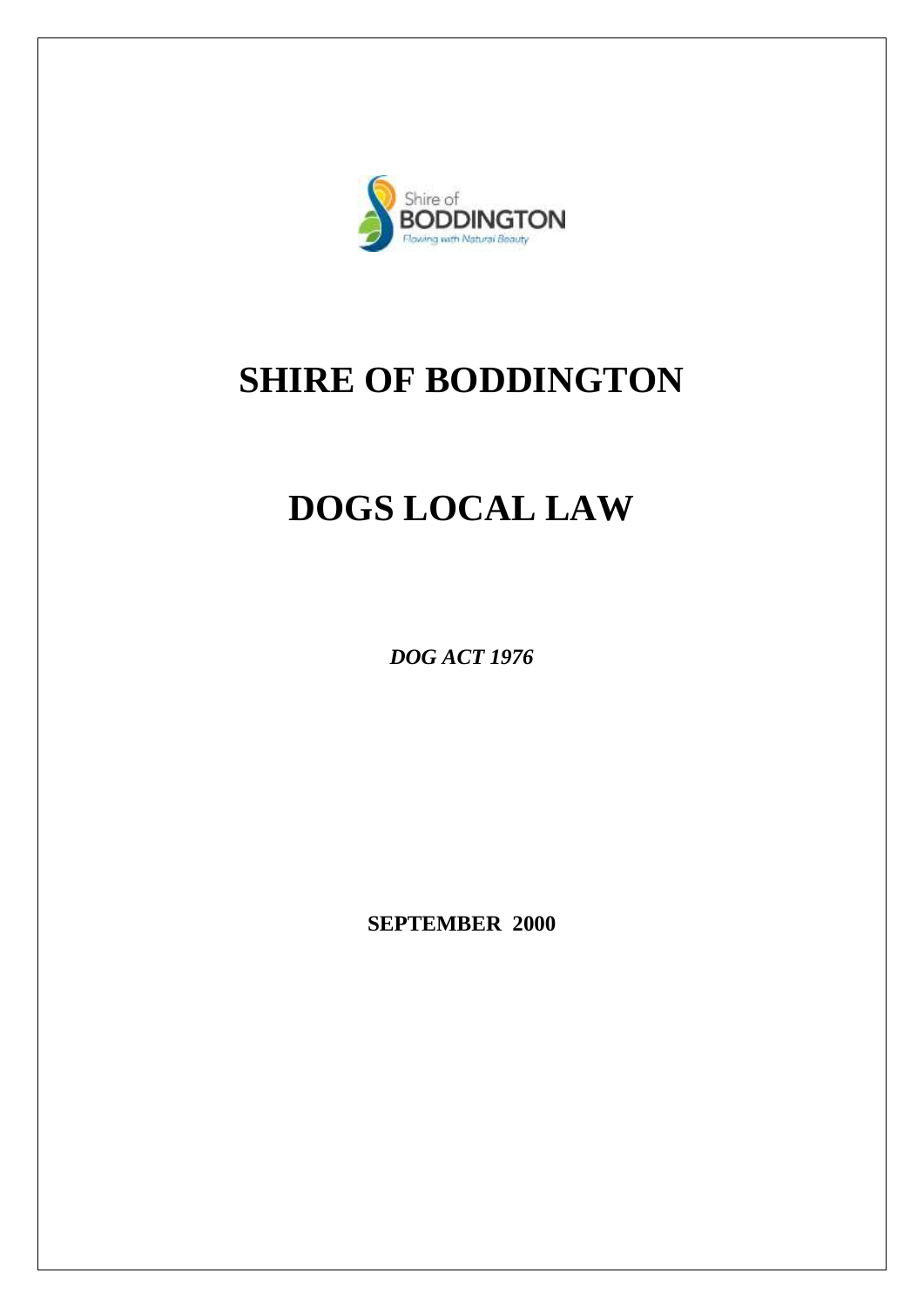### **SHIRE OF BODDINGTON DOGS LOCAL LAW TABLE OF CONTENTS**

#### **PART 1 - PRELIMINARY**

- 1.1 CITATION
- 1.2 REPEAL
- 1.3 DEFINITIONS
- 1.4 APPLICATION

#### **PART 2 - IMPOUNDING OF DOGS**

- 2.1 CHARGES AND COSTS
- 2.2 ATTENDANCE OF POUND KEEPER AT POUND
- 2.3 RELEASE OF IMPOUNDED DOG
- 2.4 NO BREAKING INTO OR DESTRUCTION OF POUND

#### **PART 3 - REQUIREMENTS AND LIMITATIONS ON THE KEEPING OF DOGS**

- 3.1 DOGS TO BE CONFINED
- 3.2 LIMITATION ON THE NUMBER OF DOGS

#### **PART 4 - APPROVED KENNEL ESTABLISHMENTS**

- 4.1 INTERPRETATION
- 4.2 APPLICATION FOR LICENCE FOR APPROVED KENNEL ESTABLISHMENT
- 4.3 NOTICE OF PROPOSED USE
- 4.4 EXEMPTION FROM NOTICE REQUIREMENTS
- 4.5 WHEN APPLICATION CAN BE DETERMINED
- 4.6 DETERMINATION OF APPLICATION
- 4.7 WHERE APPLICATION CANNOT BE APPROVED
- 4.8 CONDITIONS OF APPROVAL
- 4.9 COMPLIANCE WITH CONDITIONS OF APPROVAL
- 4.10 FEES
- 4.11 FORM OF LICENCE
- 4.12 PERIOD OF LICENCE
- 4.13 VARIATION OR CANCELLATION OF LICENCE
- 4.14 TRANSFER
- 4.15 NOTIFICATION
- 4.16 INSPECTION OF KENNEL

#### **PART 5 - DOGS IN PUBLIC PLACES**

- 5.1 PLACES WHERE DOGS ARE PROHIBITED ABSOLUTELY
- 5.2 PLACES WHICH ARE DOG EXERCISE AREAS

#### **PART 6 - MISCELLANEOUS**

6.1 OFFENCE TO EXCRETE

#### **PART 7 - ENFORCEMENT**

- 7.1 INTERPRETATION
- 7.2 MODIFIED PENALTIES
- 7.3 ISSUE OF INFRINGEMENT NOTICE
- 7.4 FAILURE TO PAY MODIFIED PENALTY
- 7.5 PAYMENT OF MODIFIED PENALTY
- 7.6 WITHDRAWAL OF INFRINGEMENT NOTICE
- 7.7 SERVICE

#### **SCHEDULE 1**

#### **SCHEDULE 2**

#### **SCHEDULE 3**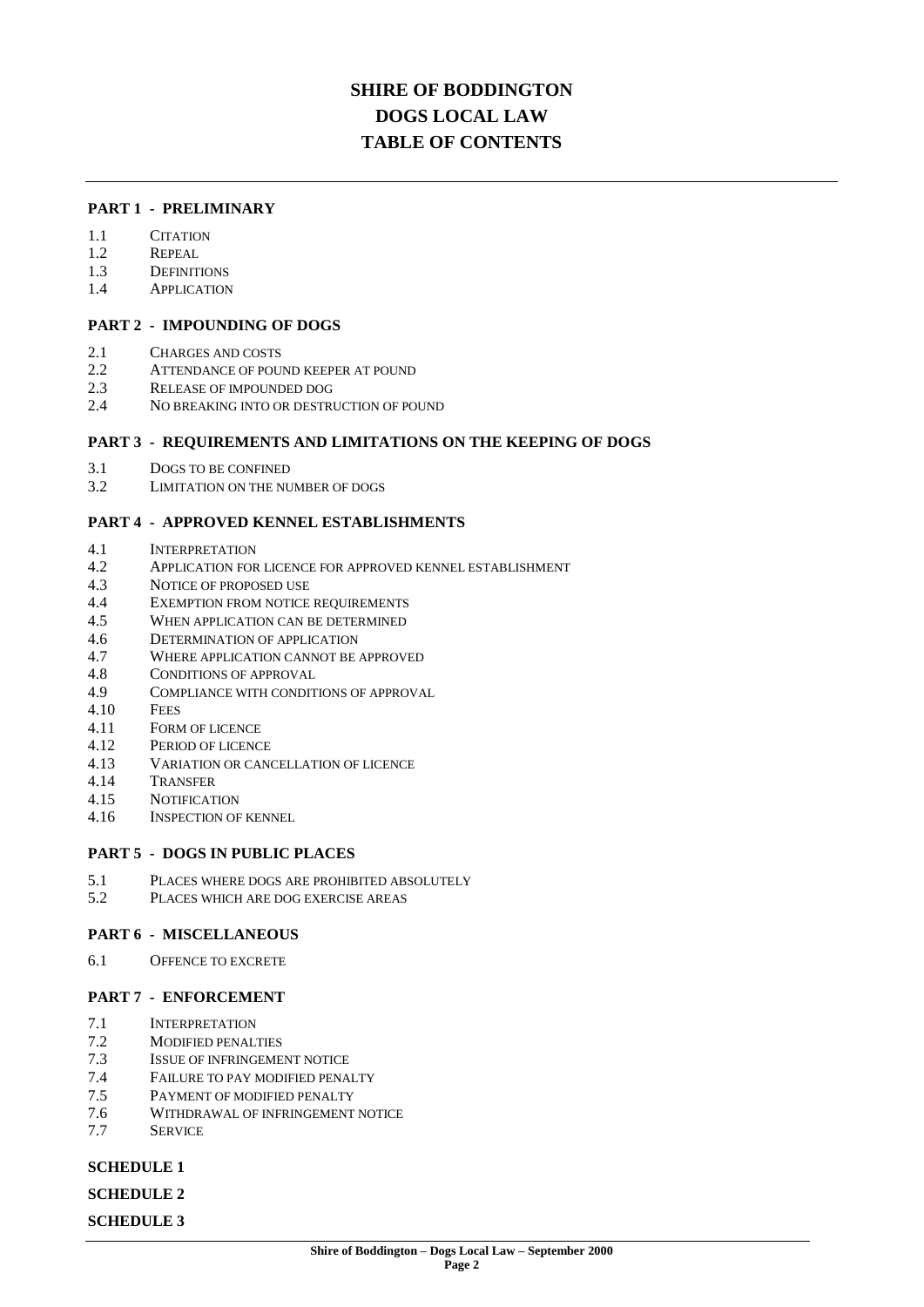#### *DOG ACT 1976*

#### **SHIRE OF BODDINGTON**

#### **DOGS LOCAL LAW**

Under the powers conferred by the *Dog Act 1976* and under all other powers enabling it, the Council of the Shire of Boddington resolved on the 18<sup>th</sup> day of October 2000 to make the following local law.

#### **PART 1 - PRELIMINARY**

#### **1.1 Citation**

This local law may be cited as the Shire of Boddington Dogs Local Law.

#### **1.2 Repeal**

The By-laws Relating to Dogs published in the Government Gazettes of 31 October 1968 and 15 January 1982, are repealed.

#### **1.3 Definitions**

In this local law unless the context otherwise requires -

"**Act**" means the *Dog Act 1976*;

"**authorized person**" means a person authorized by the local government to perform all or any of the functions conferred on an authorized person under this local law;

"**CEO**" means the Chief Executive Officer of the local government;

"**district**" means an area of the State that has been declared to be a district under the *Local Government Act 1960*, and includes for certain purposes provided for in this Act other areas which although not being within the boundaries of a district are regarded for those purposes as being part of the district;

"**local government**" means the Shire of Boddington;

"**owne**r" in relation to a dog means –

- (a) the person by whom the dog is ordinarily kept; or
- (b) a person who is deemed by subsection (2) to be the owner of the dog;

"**person liable for the control of the dog**" means each of the following –

- (a) the registered owner of the dog;
- (b) the owner of the dog;
- (c) the occupier of any premises where the dog is ordinarily kept or ordinarily permitted to live; or
- (d) a person who has the dog in his possession or under his control, but does not include a registered veterinary surgeon, or a person acting on his behalf, in the course of his professional practice; or
- (e) a police officer or other person acting under statutory duty or in the administration of this Act;

"**pound keeper**" means a person authorized by the local government to perform all or any of the functions conferred on a "pound keeper" under this local law;

"**premises**" shall, for the purpose of determining who is the occupier, be taken to refer to any land or building, or part of any land or building, that is or is intended to be occupied as a separate residence from any adjacent tenement;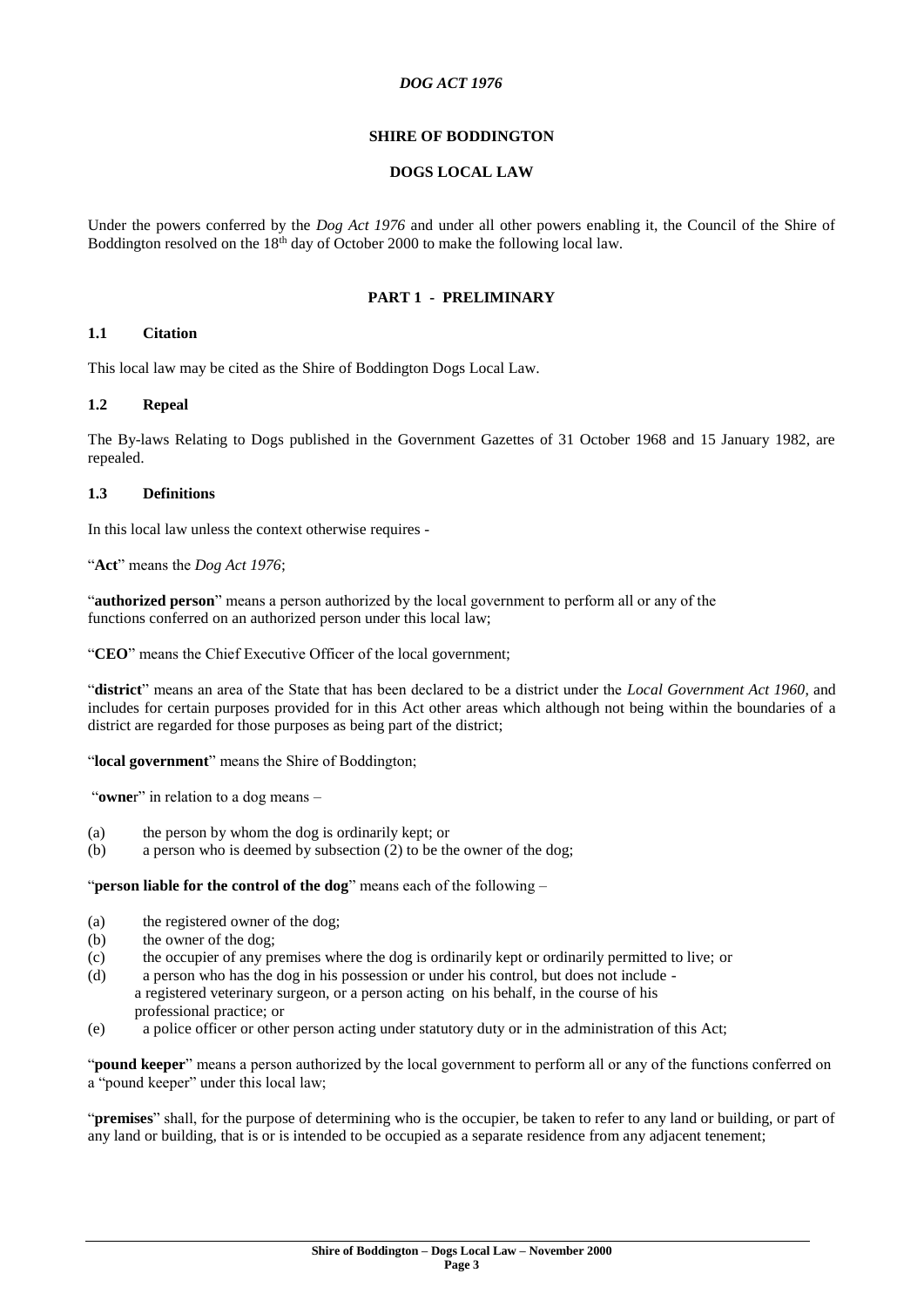"**Regulations**" means the *Dog Regulations 1976*;

"**thoroughfare**" has the meaning given to it in section 1.4 of the *Local Government Act 1995*; and

"**town planning scheme**" means a town planning scheme made by the local government under the *Town Planning and Development Act 1928* which applies throughout the whole or a part of the district.

"**townsite**" means –

- (a) land constituted, defined, or reserved as the site of a town or village under the *Land Administration Act 1997*.
- (b) land subdivided or laid out as the site for a townsite, township, or village, in accordance with the subdivisional plan, registered in the Office of Titles or the Department of Land Administration; and
- (c) land within a town or city under the *Local Government Act 1960* that is outside the metropolitan region.

#### **1.4 Application**

This local law applies throughout the district.

#### **PART 2 - IMPOUNDING OF DOGS**

#### **2.1 Charges and costs**

The following are to be imposed and determined by the local government under sections 6.16 - 6.19 of the *Local Government Act 1995* -

- (a) the charges to be levied under section 29(4) of the Act relating to the seizure and impounding of a dog;
- (b) the additional fee payable under section 29(4) of the Act where a dog is released at a time or on a day other than those determined under clause 2.2; and
- (c) the costs of the destruction and the disposal of a dog referred to in section 29(15) of the Act.

#### **2.2 Attendance of pound keeper at pound**

The pound keeper is to be in attendance at the pound for the release of dogs at the times and on the days of the week as are determined by the CEO.

#### **2.3 Release of impounded dog**

- (1) A claim for the release of a dog seized and impounded is to be made to the pound keeper or in the absence of the pound keeper, to the CEO.
- (2) The pound keeper is not to release a dog seized and impounded to any person unless that person has produced, to the satisfaction of the pound keeper, satisfactory evidence -
	- (a) of her or his ownership of the dog or of her or his authority to take delivery of it; or
	- (b) that he or she is the person identified as the owner on a microchip implanted in the dog.

#### **2.4 No breaking into or destruction of pound**

#### A person who -

- (a) unless he or she is the pound keeper or a person authorized to do so, releases or attempts to release a dog from a pound; or
- (b) destroys, breaks into, damages or in any way interferes with or renders not dog-proof
	- (i) any pound; or
	- (ii) any vehicle or container used for the purpose of catching, holding or conveying a seized dog,

commits an offence.

**Penalty:** Where the dog is a dangerous dog, \$2,000; otherwise \$1,000.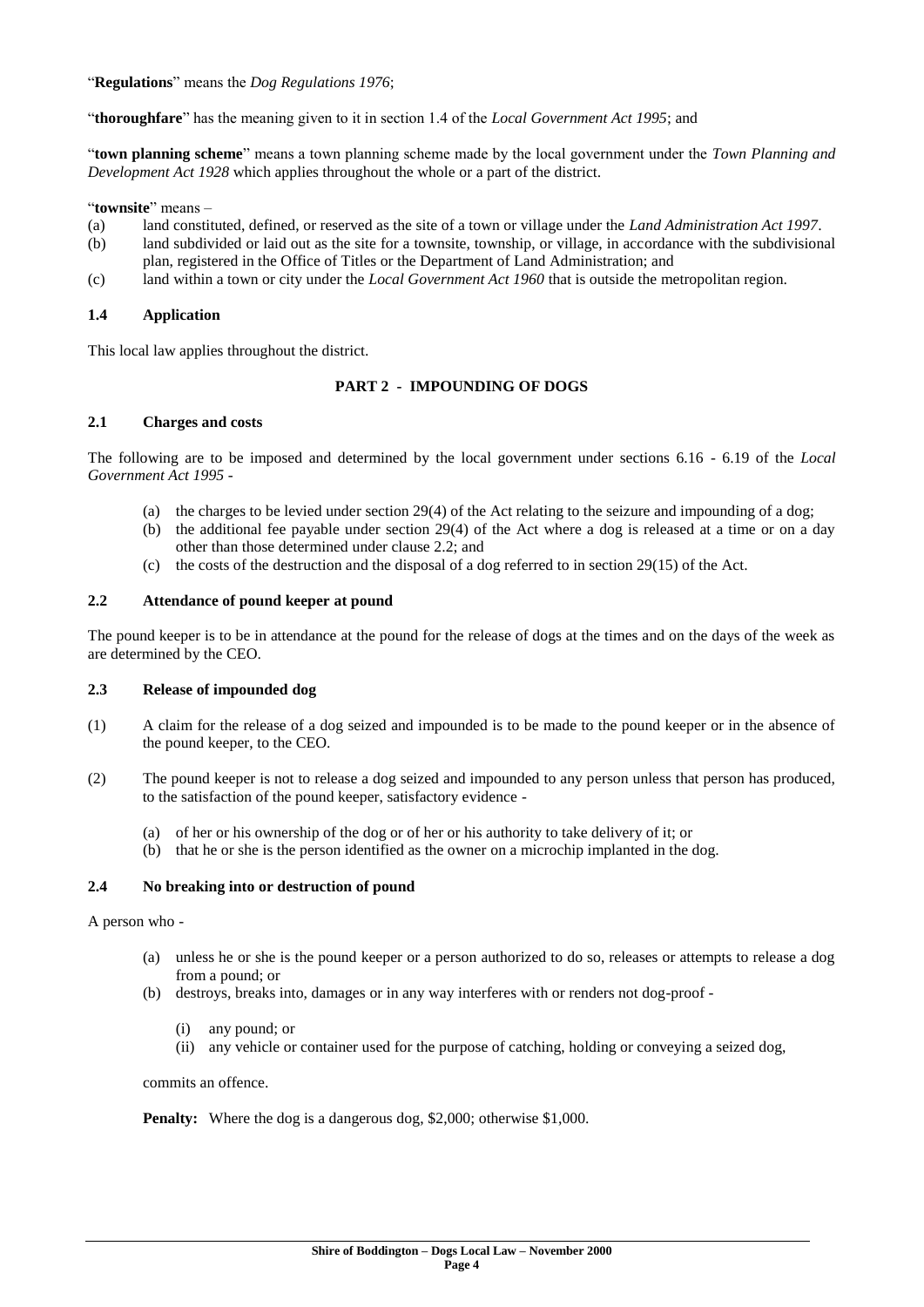#### **PART 3 - REQUIREMENTS AND LIMITATIONS ON THE KEEPING OF DOGS**

#### **3.1 Dogs to be confined**

- (1) An occupier of premises on which a dog is kept must
	- (a) cause a portion of the premises on which the dog is kept to be fenced in a manner capable of confining the dog;
	- (b) ensure the fence used to confine the dog and every gate or door in the fence is of a type, height and construction which having regard to the breed, age, size and physical condition of the dog is capable of preventing the dog at all times from passing over, under or through it;
	- (c) ensure that every gate or door in the fence is kept closed at all times when the dog is on the premises and is fitted with a proper latch or other means of fastening it;
	- (d) maintain the fence and all gates and doors in the fence in good order and condition; and
	- (e) where no part of the premises consists of open space, yard or garden or there is no open space or garden or yard of which the occupier has exclusive use or occupation, ensure that other means exist on the premises (other than the tethering of the dog) for effectively confining the dog within the premises.
- (2) Where an occupier fails to comply with subclause (1), he or she commits an offence.

**Penalty:** Where the dog kept is a dangerous dog, \$2,000; otherwise \$1,000.

#### **3.2 Limitation on the number of dogs**

- (1) This clause does not apply to premises which have been
	- (a) licensed under Part 4 as an approved kennel establishment; or
	- (b) granted an exemption under section 26(3) of the Act.
- (2) The limit on the number of dogs which may be kept on any premises is, for the purpose of section 26(4) of the Act -
	- (a) 2 dogs over the age of 3 months and the young of those dogs under that age if the premises are situated within a townsite; or
	- (b) 4 dogs over the age of 3 months and the young of those dogs under that age if the premises are situated outside a townsite.

#### **PART 4 - APPROVED KENNEL ESTABLISHMENTS**

#### **4.1 Interpretation**

In this Part and in Schedule 2 -

"**licence**" means a licence to keep an approved kennel establishment on premises;

"**licensee**" means the holder of a licence;

"**premises**", in addition to the meaning given to it in section 3 of the Act, means the premises described in the application for a licence; and

"**transferee**" means a person who applies for the transfer of a licence to her or him under clause 4.14.

#### **4.2 Application for licence for approved kennel establishment**

An application for a licence must be made in the form of that in Schedule 1, and must be lodged with the local government together with -

- (a) plans and specifications of the kennel establishment, including a site plan;
- (b) copies of the notices to be given under clause 4.3;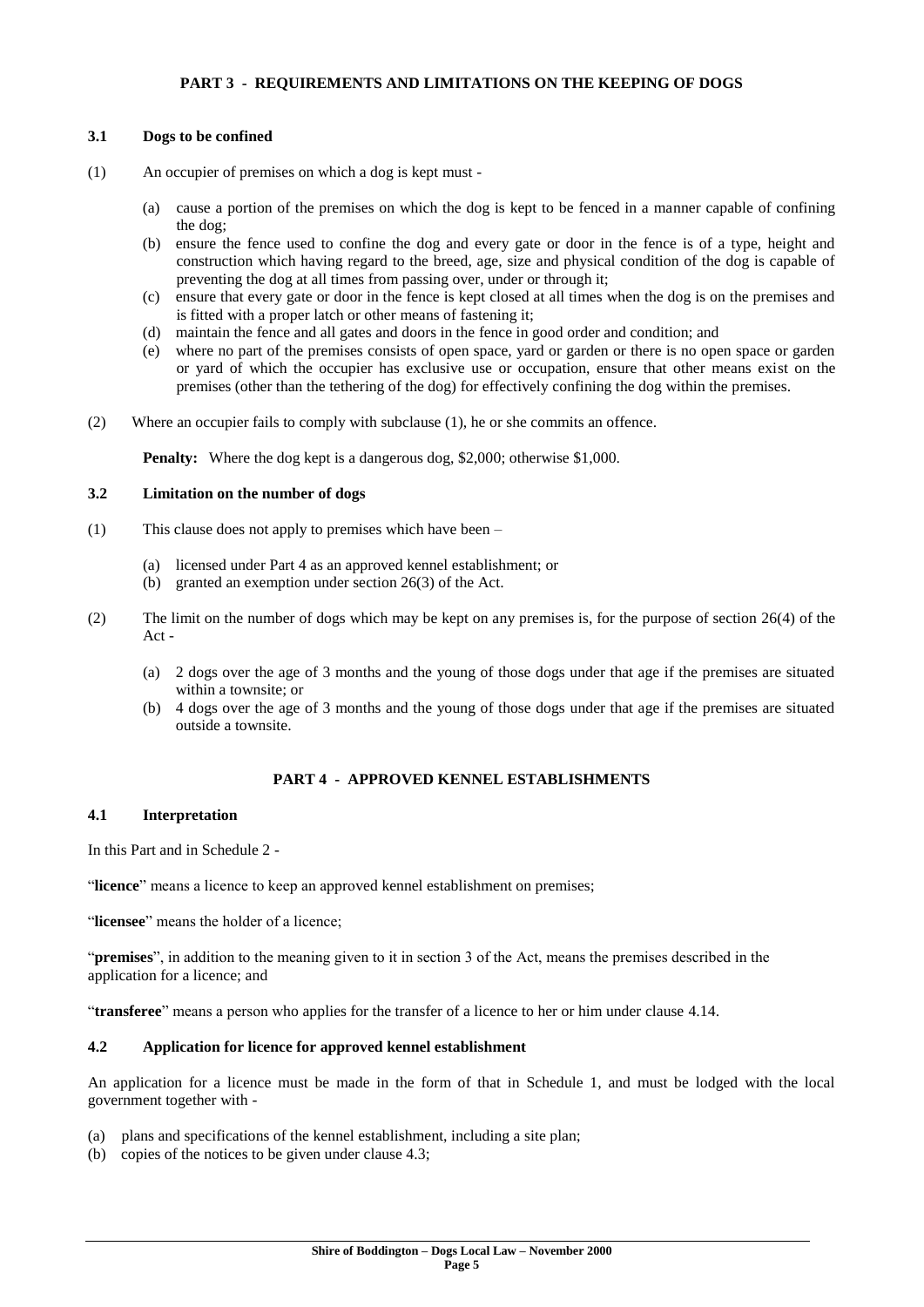- (c) written evidence that either the applicant or another person who will have charge of the dogs, will reside on the premises or, in the opinion of the local government, sufficiently close to the premises so as to control the dogs and so as to ensure their health and welfare;
- (d) a written acknowledgment that the applicant has read and agrees to comply with any code of practice relating to the keeping of dogs nominated by the local government; and
- (e) the fee for the application for a licence referred to in clause 4.10(1).

#### **4.3 Notice of proposed use**

- (1) An applicant for a licence must give notice of the proposed use of the premises as an approved kennel establishment after the application for a licence has been lodged –
	- (a) once in a newspaper circulating in the district; and
	- (b) to the owners and occupiers of any premises adjoining the premises.
- (2) The notices in subclause (1) must specify that
	- (a) any written submissions as to the proposed use are to be lodged with the CEO within 14 days of the date the notice is given; and
	- (b) the application and plans and specifications may be inspected at the offices of the local government.
- $(3)$  Where
	- (a) the notices given under subclause (1) do not clearly identify the premises; or
	- (b) a notice given under subclause  $(1)(a)$  is of a size or in a location in the newspaper which, in the opinion of the local government, would fail to serve the purpose of notifying persons of the proposed use of the premises,

then the local government may refuse to determine the application for a licence until the notices or notice, as the case may be, is given in accordance with its directions.

#### **4.4 Exemption from notice requirements**

Where an application for a licence is made in respect of premises on which an approved kennel establishment is either a -

(a) permitted use; or

(b) use which the local government may approve subject to compliance with specified notice requirements,

under a town planning scheme, then the requirements of clauses  $4.2(b)$ ,  $4.3$  and  $4.5(a)$  do not apply in respect of the application for a licence.

#### **4.5 When application can be determined**

An application for a licence is not to be determined by the local government until -

- (a) the applicant has complied with clause 4.2;
- (b) the applicant submits proof that the notices referred to in clause 4.3(1) have been given in accordance with that clause; and
- (c) the local government has considered any written submissions received within the time specified in clause  $4.3(2)(a)$ on the proposed use of the premises.

#### **4.6 Determination of application**

In determining an application for a licence, the local government is to have regard to  $-$ 

- (a) the matters referred to in clause 4.7;
- (b) any written submissions received within the time specified in clause  $4.3(2)(a)$  on the proposed use of the premises;
- (c) any economic or social benefits which may be derived by any person in the district if the application for a licence is approved;
- (d) the effect which the kennel establishment may have on the environment or amenity of the neighbourhood;
- (e) whether the approved kennel establishment will create a nuisance for the owners and occupiers of adjoining premises; and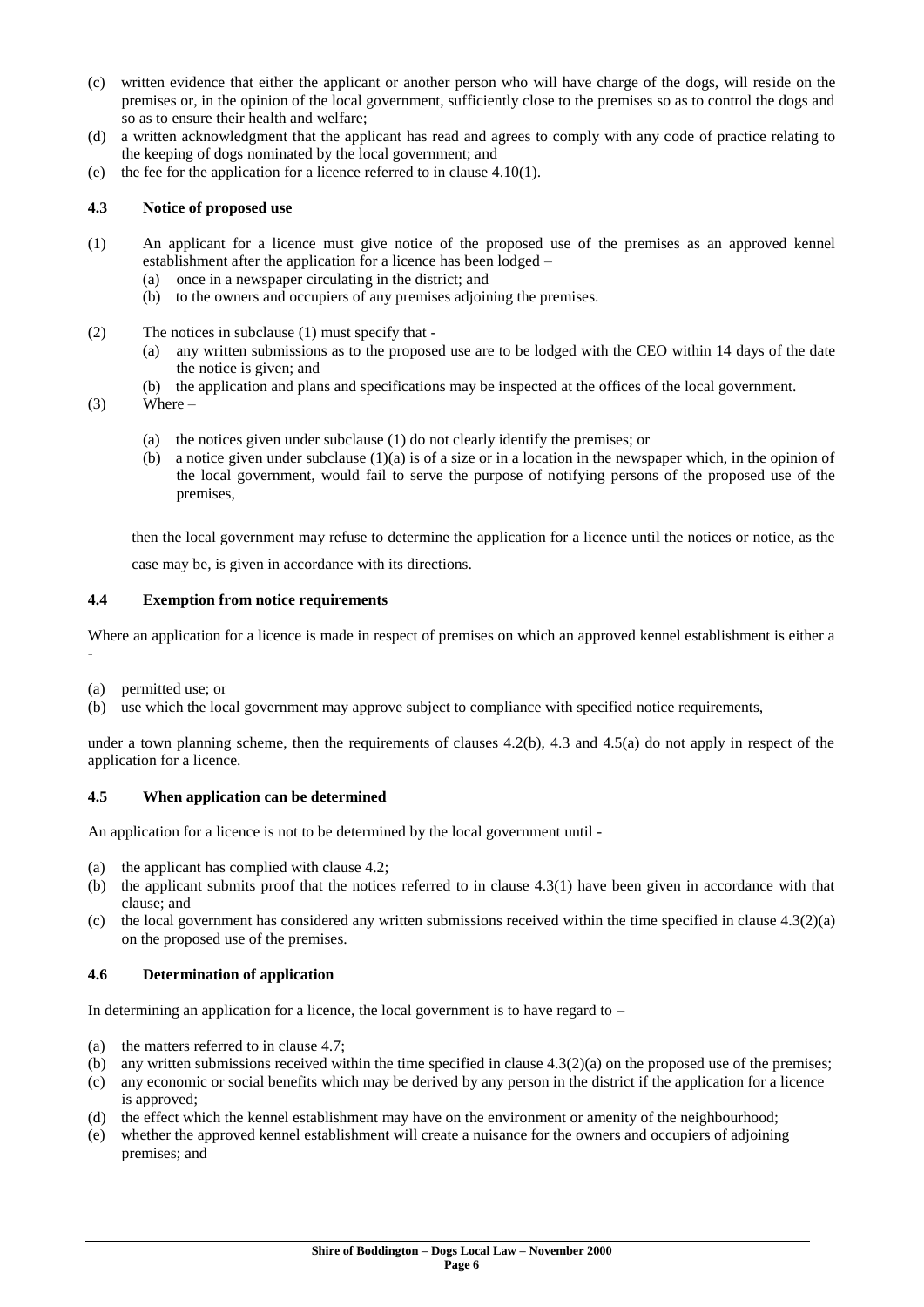(f) whether or not the imposition of and compliance with appropriate conditions of a licence will mitigate any adverse effects of the approved kennel establishment identified in the preceding paragraphs.

#### **4.7 Where application cannot be approved**

The local government cannot approve an application for a licence where -

- (a) an approved kennel establishment cannot be permitted by the local government on the premises under a town planning scheme; or
- (b) an applicant for a licence or another person who will have the charge of the dogs will not reside on the premises, or, in the opinion of the local government, sufficiently close to the premises so as to control the dogs and so as to ensure their health and welfare.

#### **4.8 Conditions of approval**

- (1) The local government may approve an application for a licence subject to the conditions contained in Schedule 2 and to such other conditions as the local government considers appropriate.
- (2) In respect of a particular application for a licence, the local government may vary any of the conditions contained in Schedule 2.

#### **4.9 Compliance with conditions of approval**

A licensee who does not comply with the conditions of a licence commits an offence.

**Penalty:** Where a dog involved in the contravention is a dangerous dog, \$2,000 and a daily penalty of \$200; otherwise \$1,000 and a daily penalty of \$100.

#### **4.10 Fees**

- (1) On lodging an application for a licence, the applicant is to pay a fee to the local government.
- (2) On the issue or renewal of a licence, the licensee is to pay a fee to the local government.
- (3) On lodging an application for the transfer of a valid licence, the transferee is to pay a fee to the local government.
- (4) The fees referred to in sub clauses (1) to (3) are to be imposed and determined by the local government under sections 6.16 - 6.19 of the *Local Government Act 1995*.

#### **4.11 Form of licence**

The licence is to be in the form determined by the local government and is to be issued to the licensee.

#### **4.12 Period of licence**

- (1) The period of effect of a licence is set out in section 27(5) of the Act.
- (2) A licence is to be renewed if the fee referred to in clause  $4.10(2)$  is paid to the local government prior to the expiry of the licence.
- (3) On the renewal of a licence the conditions of the licence at the time of its renewal continue to have effect.

#### **4.13 Variation or cancellation of licence**

- (1) The local government may vary the conditions of a licence.
- (2) The local government may cancel a licence
	- (a) on the request of the licensee;
	- (b) following a breach of the Act, the Regulations or this local law; or
	- (c) if the licensee is not a fit and proper person.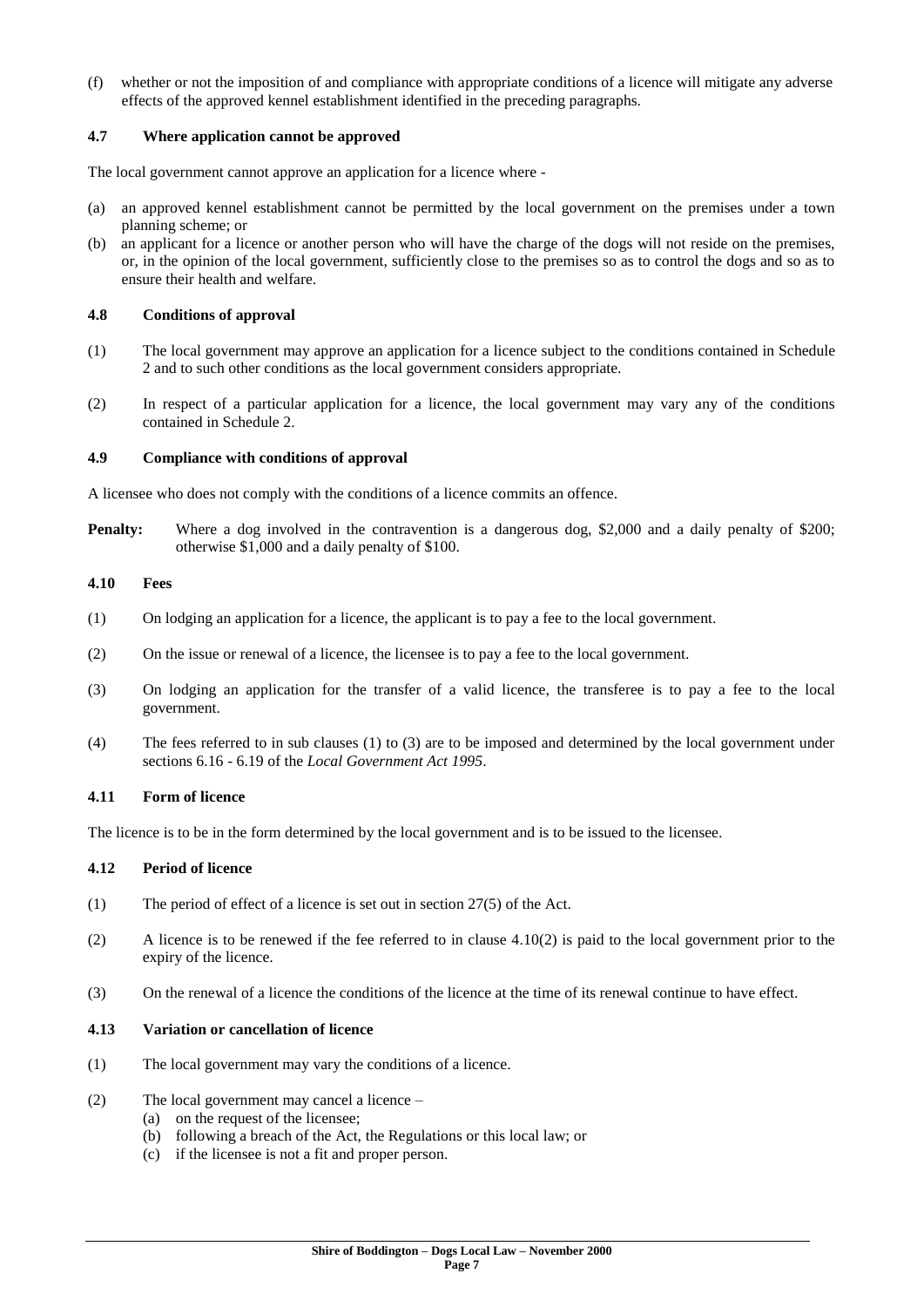- (3) The date a licence is cancelled is to be, in the case of  $-$ 
	- (a) paragraph (a) of subclause (2), the date requested by the licensee; or
	- (b) paragraphs (b) and (c) of subclause (2), the date determined under section 27(6) of the Act.
- (4) If a licence is cancelled the fee paid for that licence is not refundable for the term of the licence that has not yet expired.

#### **4.14 Transfer**

- (1) An application for the transfer of a valid licence from the licensee to another person must be  $-$ 
	- (a) made in the form determined by the local government;
	- (b) made by the transferee;
	- (c) made with the written consent of the licensee; and
	- (d) lodged with the local government together with  $-$ 
		- (i) written evidence that a person will reside at or within reasonably close proximity to the premises the subject of the licence: and
		- (ii) the fee for the application for the transfer of a licence referred to in clause 4.10(3).
- (2) The local government is not to determine an application for the transfer of a valid licence until the transferee has complied with subclause (1).
- (3) The local government may approve, whether or not subject to such conditions as it considers appropriate, or refuse to approve an application for the transfer of a valid licence.
- (4) Where the local government approves an application for the transfer of a valid licence, then on the date of approval, unless otherwise specified in the notice issued under clause 4.15(b), the transferee becomes the licensee of the licence for the purposes of this local law.

#### **4.15 Notification**

The local government is to give written notice to -

- (a) an applicant for a licence of the local government's decision on her or his application;
- (b) a transferee of the local government's decision on her or his application for the transfer of a valid licence;
- (c) a licensee of any variation made under clause 4.13(1);
- (d) a licensee when her or his licence is due for renewal and the manner in which it may be renewed;
- (e) a licensee when her or his licence is renewed;
- (f) a licensee of the cancellation of a licence under clause  $4.13(2)(a)$ ; and
- (g) a licensee of the cancellation of a licence under paragraphs (b) or (c) of clause 4.13(2), which notice is to be given in accordance with section 27(6) of the Act.

#### **4.16 Inspection of kennel**

With the consent of the occupier, an authorized person may inspect an approved kennel establishment at any time.

#### **PART 5 - DOGS IN PUBLIC PLACES**

#### **5.1 Places where dogs are prohibited absolutely**

- (1) Dogs are prohibited absolutely from entering or being in any of the following places
	- (a) where so indicated by a sign, a public building;
	- (b) all premises or vehicles classified as food premises or food vehicles under the *Health (Food Hygiene) Regulations 1993*;
	- (c) a public swimming pool.
- (2) If a dog enters or is in a place specified in subclause (1), every person liable for the control of the dog at that time commits an offence.

**Penalty:** Where the dog is a dangerous dog, \$2,000; otherwise \$1,000.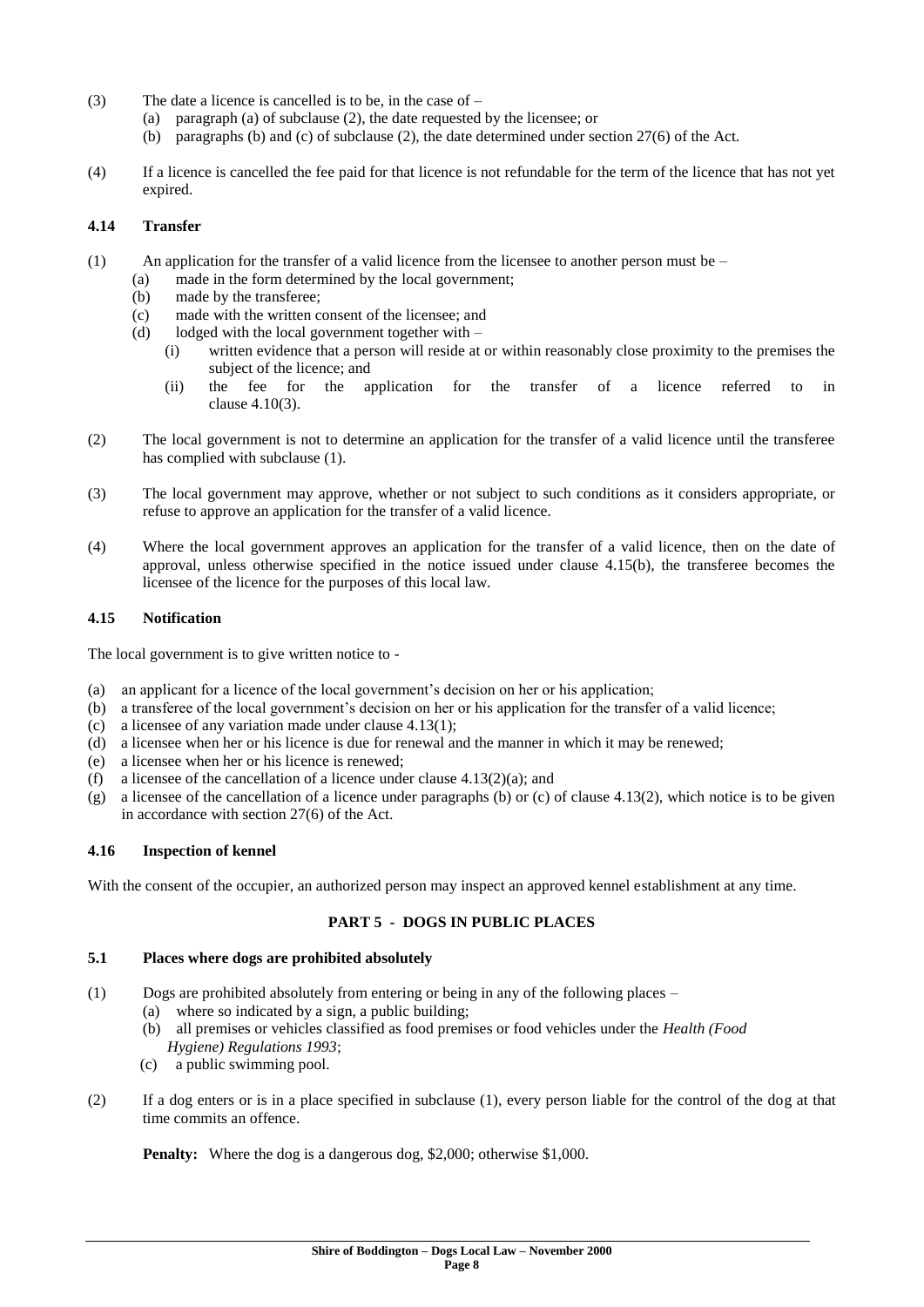#### **5.2 Places which are dog exercise areas**

- (1) Subject to clause 5.1 and subclause (2) of this clause, for the purposes of sections 31 and 32 of the Act, the following are dog exercise areas –
	- *(a) all foreshore reserves, other than between the signs prohibiting dogs at either end of the recognised Hotham River Picnic Area;*
	- *(b) Farmers Reserve and Bluegum Park and; - amendment in (the Government Gazette (Special) No. 253 of 29 November 2000*
	- *(c) Council owned unsurveyed Light Industrial Land off Assay Terrace*
- (2) Subclause (1) does not apply to  $-$ 
	- (a) land which has been set apart as a children's playground;
	- (b) an area being used for sporting or other activities, as permitted by the local government, during the times of such use; or
	- (a) a car park.

#### **PART 6 - MISCELLANEOUS**

#### **6.1 Offence to excrete**

- (1) A dog must not excrete on
	- (a) any thoroughfare or other public place; or
	- (b) any land which is not a public place without the consent of the occupier.
- (2) Subject to subclause (3), if a dog excretes contrary to subclause (1), every person liable for the control of the dog at that time commits an offence.

#### **Penalty:** \$200.

(3) The person liable for the control of the dog does not commit an offence against subclause (2) if any excreta is removed immediately by that person.

#### **PART 7 - ENFORCEMENT**

#### **7.1 Interpretation**

In this Part -

"infringement notice" means the notice referred to in clause 7.3; and

"**notice of withdrawal**" means the notice referred to in clause 7.6(1).

#### **7.2 Modified penalties**

- (1) The offences contained in Schedule 3 are offences in relation to which a modified penalty may be imposed.
- (2) The amount appearing in the third column of Schedule 3 directly opposite an offence is the modified penalty payable in respect of that offence if -
	- (a) the dog is not a dangerous dog; or
	- (b) the dog is a dangerous dog, but an amount does not appear in the fourth column directly opposite that offence.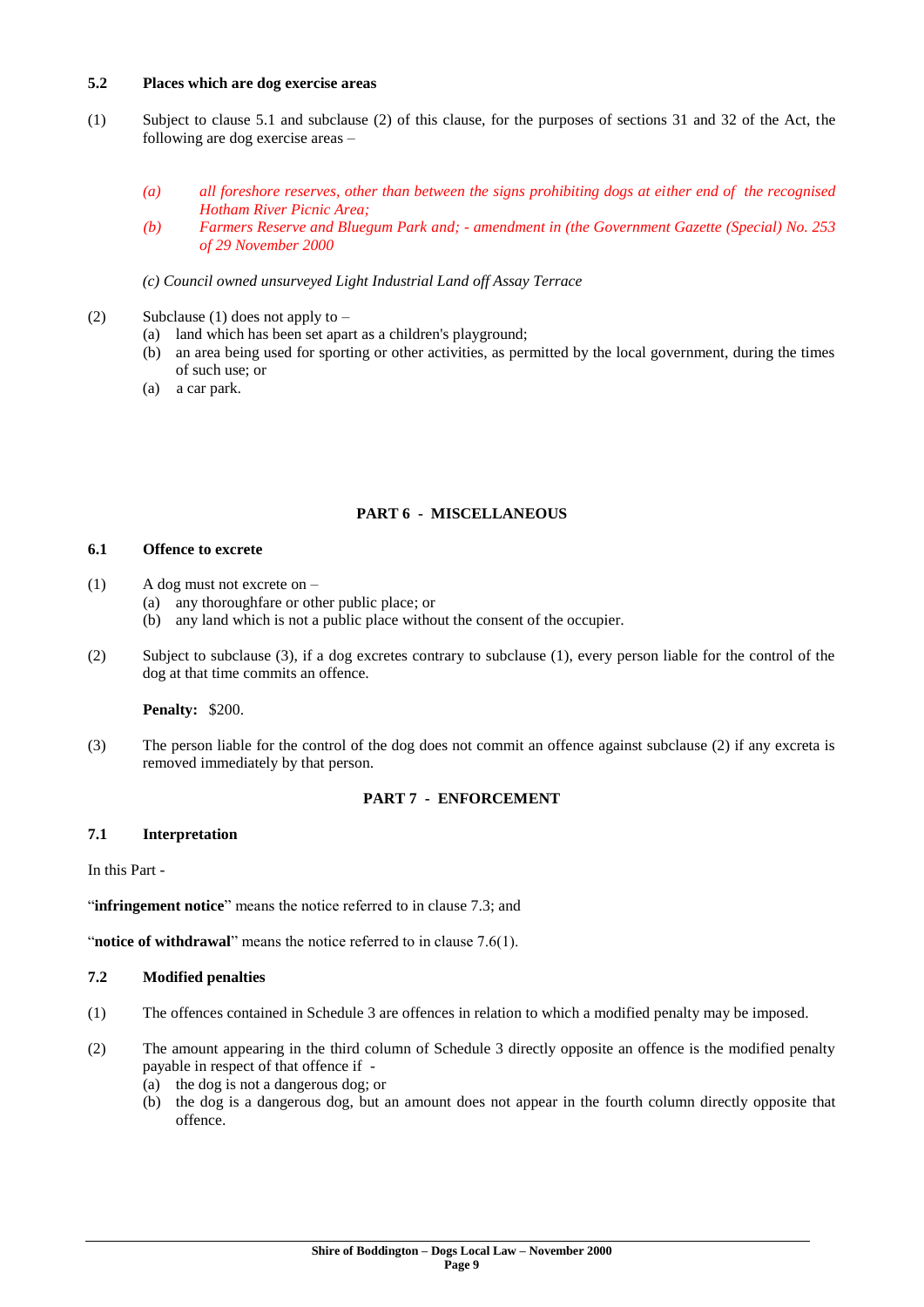(3) The amount appearing in the fourth column of Schedule 3 directly opposite an offence is the modified penalty payable in respect of that offence if the dog is a dangerous dog.

#### **7.3 Issue of infringement notice**

Where an authorized person has reason to believe that a person has committed an offence in respect of which a modified penalty may be imposed, he or she may issue to that person a notice in the form of Form 7 of the First Schedule of the Regulations.

#### **7.4 Failure to pay modified penalty**

Where a person who has received an infringement notice fails to pay the modified penalty within the time specified in the notice, or within such further time as may in any particular case be allowed by the CEO, he or she is deemed to have declined to have the offence dealt with by way of a modified penalty.

#### **7.5 Payment of modified penalty**

A person who has received an infringement notice may, within the time specified in that notice or within such further time as may in any particular case be allowed by the CEO, send or deliver to the local government the amount of the penalty, with or without a reply as to the circumstances giving rise to the offence, and the local government may appropriate that amount in satisfaction of the penalty and issue an acknowledgment.

#### **7.6 Withdrawal of infringement notice**

- (1) Whether or not the modified penalty has been paid, an authorized person may withdraw an infringement notice by sending a notice in the form of Form 8 of the First Schedule of the Regulations.
- (2) A person authorized to issue an infringement notice under clause 7.3 cannot sign or send a notice of withdrawal.

#### **7.7 Service**

An infringement notice or a notice of withdrawal may be served on a person personally, or by leaving it at or posting it to her or his address as ascertained from her or him, or as recorded by the local government under the Act, or as ascertained from inquiries made by the local government.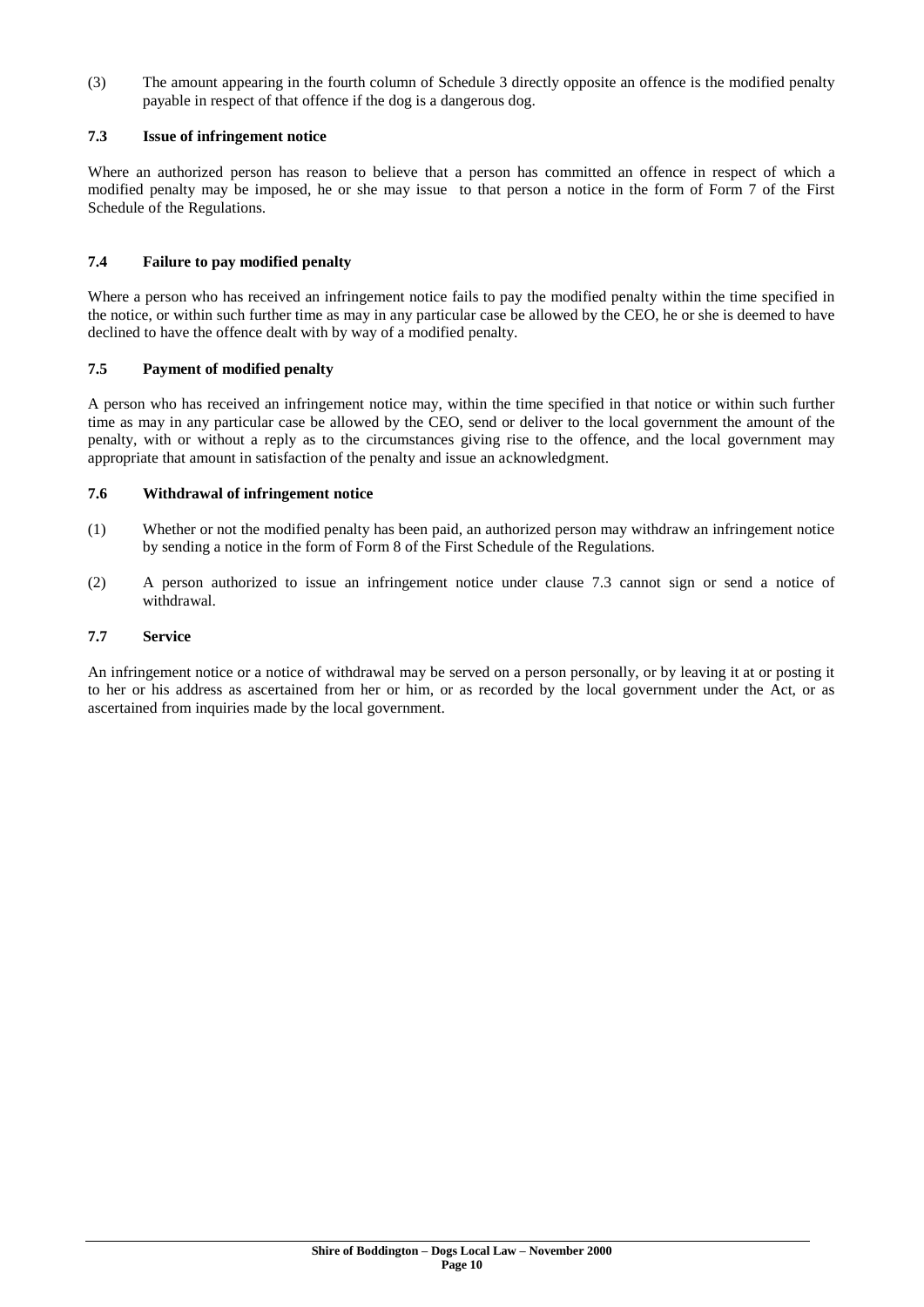#### **SCHEDULE 1** (clause 4.2)

#### **Local laws relating to dogs Application for a licence for an approved kennel establishment**

| $\ast$ |                                                                                                                                                                                                                                                       |  |  |  |  |
|--------|-------------------------------------------------------------------------------------------------------------------------------------------------------------------------------------------------------------------------------------------------------|--|--|--|--|
|        |                                                                                                                                                                                                                                                       |  |  |  |  |
|        |                                                                                                                                                                                                                                                       |  |  |  |  |
|        | Attached are -                                                                                                                                                                                                                                        |  |  |  |  |
| (a)    | a site plan of the premises showing the location of the kennels and yards and all other buildings and structures<br>and fences;                                                                                                                       |  |  |  |  |
| (b)    | plans and specifications of the kennel establishment;                                                                                                                                                                                                 |  |  |  |  |
| (c)    | copy of notice of proposed use to appear in newspaper;                                                                                                                                                                                                |  |  |  |  |
| (d)    | copy of notice of proposed use to be given to adjoining premises;                                                                                                                                                                                     |  |  |  |  |
| (e)    | written evidence that a person will reside -                                                                                                                                                                                                          |  |  |  |  |
|        | at the premises; or<br>(i)<br>sufficiently close to the premises so as to control the dogs and so as to ensure their health and welfare;                                                                                                              |  |  |  |  |
|        | (ii)<br>and                                                                                                                                                                                                                                           |  |  |  |  |
| (f)    | if the person in item $(e)$ is not the applicant, written evidence that the person is a person in charge of the dogs.                                                                                                                                 |  |  |  |  |
|        | I confirm that I have read and agree to comply with the Code of Practice known as the Shire of Boddington Conditions<br>of Licence for an Approved Kennel Establishment (Schedule 2), in the keeping of dogs at the proposed kennel<br>establishment. |  |  |  |  |
|        |                                                                                                                                                                                                                                                       |  |  |  |  |
|        |                                                                                                                                                                                                                                                       |  |  |  |  |
| ∗      | delete where inapplicable.                                                                                                                                                                                                                            |  |  |  |  |

Note: a licence if issued will have effect for a period of 12 months – section 27.5 of the Dog Act.

OFFICE USE ONLY

Application fee paid on *[insert date]*.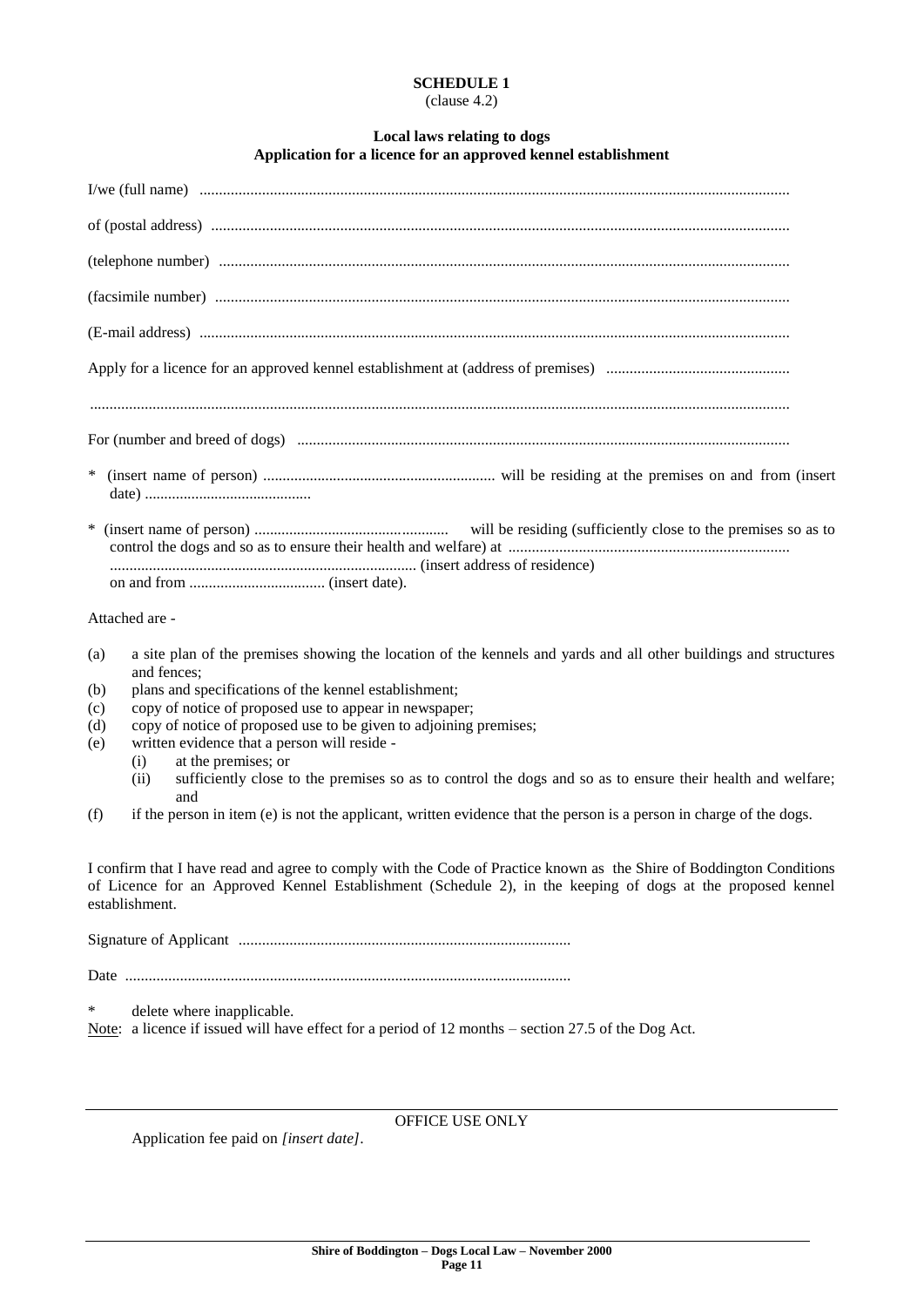### **SCHEDULE 2**

#### $clause\ 4.8(1))$

#### **Conditions of a licence for an approved kennel establishment**

An application for a licence for an approved kennel establishment may be approved subject to the following conditions -

- (a) each kennel, unless it is fully enclosed, must have a yard attached to it;
- (b) each kennel and each yard must be at a distance of not less than
	- (i) 25m from the front boundary of the premises and 5m from any other boundary of the premises;
	- (ii) 10m from any dwelling; and
	- (iii) 25m from any church, school room, hall, factory, dairy or premises where food is manufactured, prepared, packed or stored for human consumption;
- (c) each yard for a kennel must be kept securely fenced with a fence constructed of link mesh or netting or other materials approved by the local government;
- (d) the minimum floor area for each kennel must be calculated at 2.5 times the length of the breed of dog (when it is fully grown), squared, times the number of dogs to be housed in the kennel and the length of the dog is to be determined by measuring from the base of the tail to the front of its shoulder;
- (e) the floor area of the yard attached to any kennel or group of kennels must be at least twice the floor area of the kennel or group of kennels to which it is attached;
- (f) the upper surface of the kennel floor must be  $-$
- (i) at least 100mm above the surface of the surrounding ground;
- (ii) smooth so as to facilitate cleaning;
- (iii) rigid;
- (iv) durable;
- (v) slip resistant;
- (vi) resistant to corrosion;
- (vii) non-toxic;
- (viii) impervious;
- (ix) free from cracks, crevices and other defects; and
- (x) finished to a surface having a fall of not less than 1 in 100 to a spoon drain which in turn must lead to a suitably sized diameter sewerage pipe which must be properly laid, ventilated and trapped in accordance with the health requirements of the local government;
- (g) all kennel floor washings must pass through the drain in item  $(f)(x)$  and must be piped to approved apparatus for the treatment of sewage in accordance with the health requirements of the local government;
- (h) the kennel floor must have a durable upstand rising 75mm above the floor level from the junction of the floor and external and internal walls, or internal walls must be so constructed as to have a minimum clearance of 50mm from the underside of the bottom plate to the floor;
- (i) where a yard is to be floored, the floor must be constructed in the same manner as the floor of any kennel;
- (j) from the floor, the lowest internal height of a kennel must be, whichever is the lesser of
	- (i) 2m; or
	- (ii) 4 times the height of the breed of dog in the kennel, when it is fully grown, measured from the floor to the uppermost tip of its shoulders while in a stationary upright position;